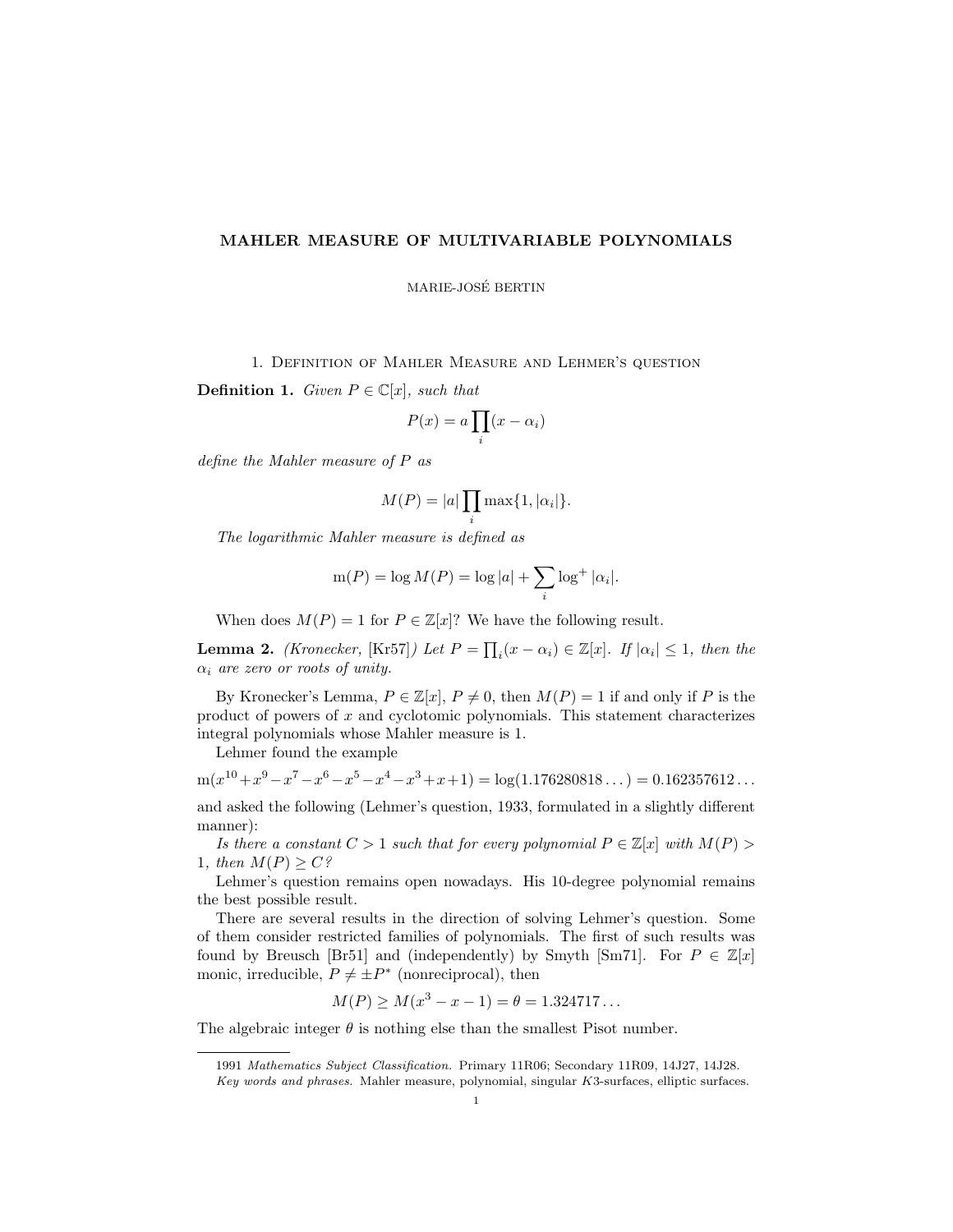#### 2 MARIE-JOSE BERTIN ´

This result implies in particular that if  $P \in \mathbb{Z}[x]$  is monic, irreducible, and of odd degree, then  $P$  is nonreciprocal and

$$
M(P) \ge \theta.
$$

On the other hand, there are results giving lower bounds that depend on the degree. The most fundamental of such results was given by Dobrowolski [Do79]. If  $P \in \mathbb{Z}[x]$  is monic, irreducible and noncyclotomic of degree d, then

(1) 
$$
M(P) \ge 1 + c \left(\frac{\log \log d}{\log d}\right)^3,
$$

where  $c$  is an absolute positive constant.

## 2. Mahler Measure in several variables

**Definition 3.** For  $P \in \mathbb{C}[x_1^{\pm 1}, \ldots, x_n^{\pm 1}]$ , the logarithmic Mahler measure is defined by

$$
m(P) := \int_0^1 \dots \int_0^1 \log |P(e^{2\pi i\theta_1}, \dots, e^{2\pi i\theta_n})| d\theta_1 \dots d\theta_n
$$
  
= 
$$
\frac{1}{(2\pi i)^n} \int_{\mathbb{T}^n} \log |P(x_1, \dots, x_n)| \frac{dx_1}{x_1} \dots \frac{dx_n}{x_n},
$$

where  $\mathbb{T}^n = \{(x_1, \ldots, x_n) \in \mathbb{C}^n \, | \, |x_1| = \cdots = |x_n| = 1\}.$ 

It is possible to prove that this integral is not singular and that  $m(P)$  always exists. This definition appeared for the first time in the work of Mahler [Ma62].

Because of Jensen's formula <sup>1</sup>:

$$
\int_0^1 \log |e^{2\pi i \theta} - \alpha| d\theta = \log^+ |\alpha|
$$

we recover the formula for the one-variable case.

Let us mention some elementary properties.

**Proposition 4.** For  $P, Q \in \mathbb{C}[x_1, \ldots, x_n]$ 

$$
m(P \cdot Q) = m(P) + m(Q).
$$

Because of this formula, we can extend the definition of Mahler measure to rational functions.

**Proposition 5.** Let  $P \in \mathbb{C}[x_1, \ldots, x_n]$  such that  $a_{m_1, \ldots, m_n}$  is the coefficient of  $x_1^{m_1} \ldots x_n^{m_n}$  and P has degree  $d_i$  in  $x_i$ . Then

$$
|a_{m_1,\dots,m_n}| \leq {d_1 \choose m_1} \dots {d_n \choose m_n} M(P),
$$
  

$$
M(P) \leq L(P) \leq 2^{d_1 + \dots + d_n} M(P),
$$

where  $L(P)$  is the length of the polynomial, the sum of the absolute values of the coefficients.

 ${}^{1}\text{log}^{+} x = \text{log max}\{1, x\}$  for  $x \in \mathbb{R}_{\geq 0}$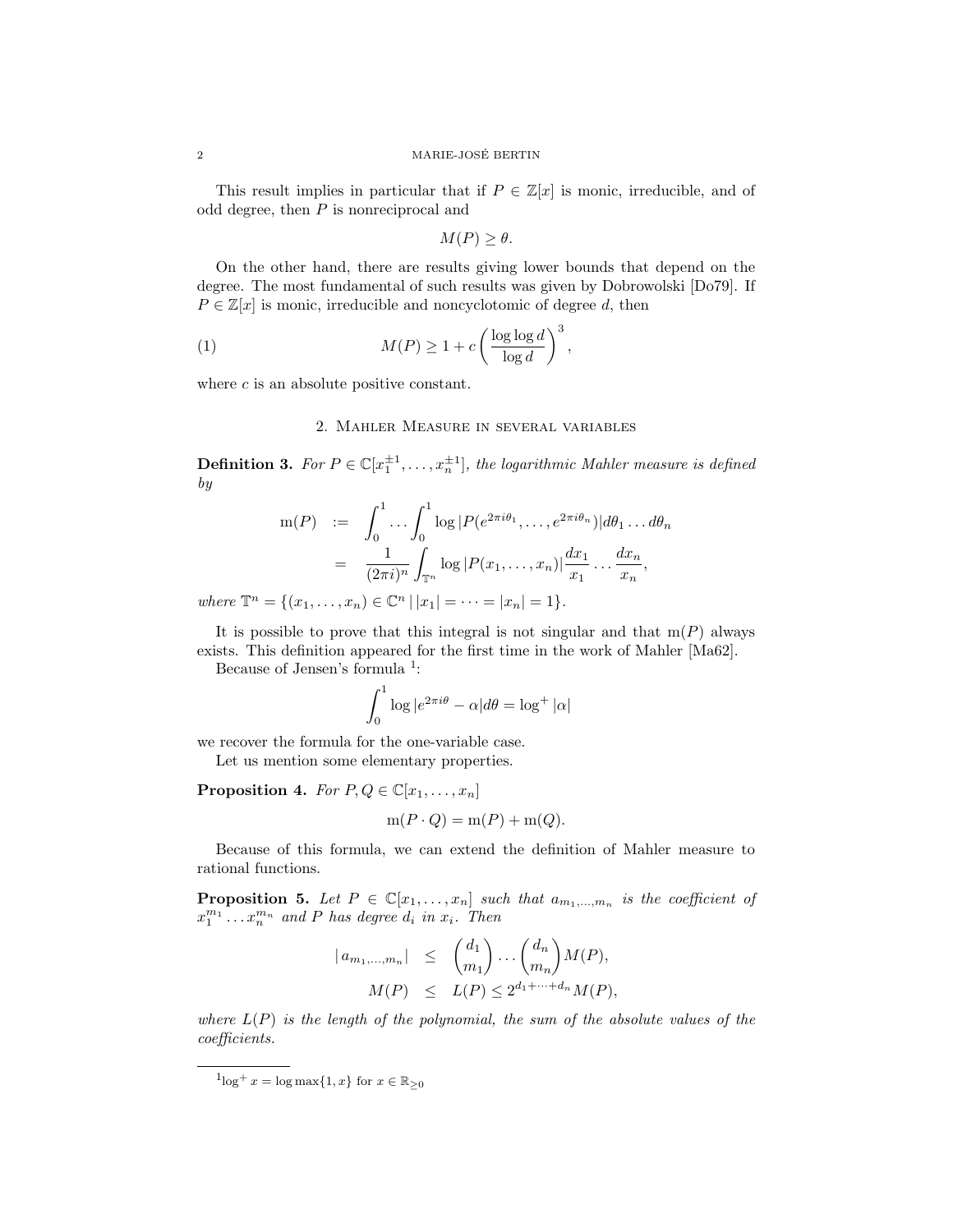In fact, the reason why Mahler considered this construction is that he was looking for inequalities of the typical polynomial heights (such as  $L(P)$  or the maximum absolute value of the coefficients) between the height of a product of polynomials and the heights of the factors. These kinds of inequalities are useful in transcendence theory. The Mahler measure  $M(P)$  is multiplicative and comparable to the typical heights, and that makes it possible to deduce such inequalities.

It is also true that  $m(P) \geq 0$  if P has integral coefficients.

Let us mention the following amazing result.

**Theorem 6.** (Boyd [Bo81], Lawton [Law83]) For  $P \in \mathbb{C}[x_1, \ldots, x_n]$ 

(2) 
$$
\lim_{k_2 \to \infty} \dots \lim_{k_n \to \infty} \mathbf{m}(P(x, x^{k_2}, \dots, x^{k_n})) = \mathbf{m}(P(x_1, \dots, x_n))
$$

It should be noted that the limit has to be taken independently for each variable. Because of the above theorem, Lehmer's question in the several-variable case reduces to the one-variable case. In addition, this theorem shows us that we are working with the "right" generalization of the original definition for one-variable polynomials.

The formula for the one-variable case tells us some information about the nature of the values that Mahler measure can reach. For instance, the Mahler measure of a polynomial in one variable with integer coefficients must be an algebraic number.

It is natural, then, to wonder what happens with the several-variable case. Is there any simple formula, besides the integral from the definition?

Boyd's limit formula (1981) [Bo81]

$$
\lim_{N \to +\infty} m(P(x, x^N)) = m(P(x, y))
$$

whenever the left hand term contains an infinity of different measures, was a hope for getting small measures in one variable from small measures in two variables. At that time, Boyd computed numerically [Bo81]

(3) 
$$
M((x+1)y^{2} + (x^{2} + x + 1)y + x(x+1)) = 1.25542...
$$

(4) 
$$
M(y^2 + (x^2 + x + 1)y + x^2) = 1.28573...
$$

and these are the smallest known measures in two variables. Notice that these polynomials define elliptic curves.

The same year, Smyth obtained the first explicit Mahler measures [Bo81]:

(5) 
$$
m(x + y + 1) = L'(\chi_{-3}, -1)
$$

(6) 
$$
m(x + y + z + 1) = \frac{7}{2\pi^2}\zeta(3)
$$

where  $\chi_{-3}$  denotes the odd quadratic character of conductor 3 ( $\chi_{-3}(3n + 1) = 1$ ,  $\chi_{-3}(3n+2) = -1, \chi_{-3}(3n) = 0$  and

$$
L'(\chi_{-3}, -1) = \frac{3\sqrt{3}}{4\pi}L(\chi_{-3}, 2) =: d_3
$$

is derived from the functional equation of the Dirichlet L-series.

Then, we must await Deninger's guess of the formula [De97] (1996)

(7) 
$$
m(x + \frac{1}{x} + y + \frac{1}{y} + 1) \stackrel{?}{=} \frac{15}{4\pi^2}L(E, 2) = L'(E, 0),
$$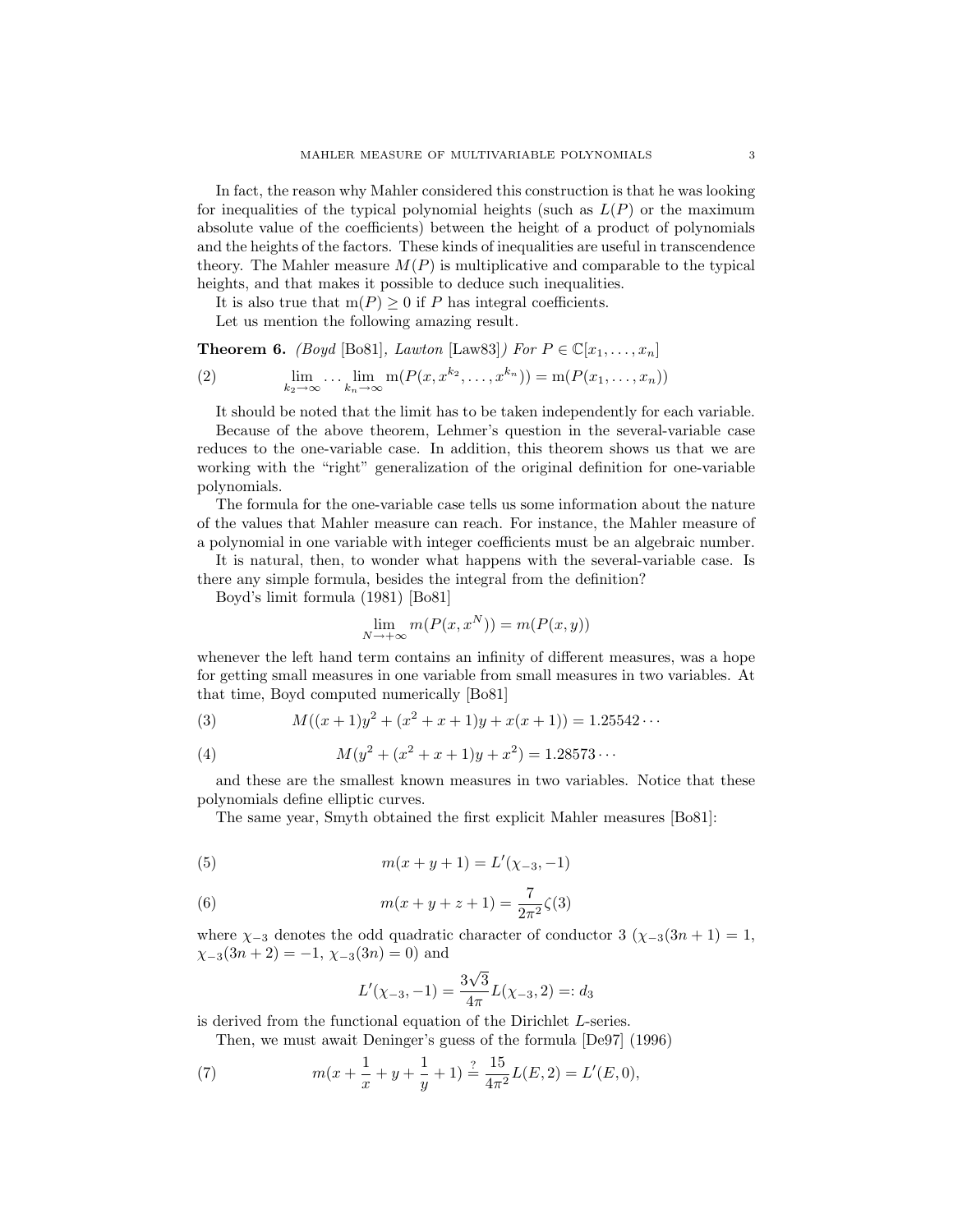where, the Laurent polynomial defines an elliptic curve  $E$  of conductor 15 and  $L(E, 2)$  its L-series at  $s = 2<sup>2</sup>$ . The last equality comes from the functional equation. (A question-mark over an equals sign means that the relation is verified numerically up to fifty decimals.) Since then, there has been an abundant literature in this area, three Conferences on the Mahler measure and developments in many mathematics domains, see for example [Bo98].

Recently (2011), Rogers and Zudilin proved (7)[RZ]. Also, some weeks ago, Zudilin [Zu13] posted on the arXiv a new proof.

#### 3. Curves of genus 0

Let me take an example. For the polynomial

$$
P = y2(x + 1)2 + 2y(x2 – 6x + 1) + (x + 1)2,
$$

Boyd guessed (1998) [Bo98]

$$
m(P) \stackrel{?}{=} 4L'(\chi_{-4}, -1) = \frac{8}{\pi}L(\chi_{-4}, 2) = 4\frac{4\sqrt{4}}{4\pi}L(\chi_{-4}, 2) = 4d_4
$$

where

$$
L(\chi_{-4}, 2) = 1 - \frac{1}{3^2} + \frac{1}{5^2} + \dots = G,
$$

G being Catalan's constant.

Here  $P$  defines a cubic curve  $C$  with  $(1, 1)$  as double point.

Putting  $x = 1 + X$  and  $y = 1 + Y$  and completing the square, we find

 $(Y(X + 2)^2 + 2X^2)^2 = -16X^2(X + 1).$ 

Hence we get the parametrization of the curve C

$$
x = -t^2 \qquad y = -\left(\frac{1+t}{1-t}\right)^2
$$

But,

$$
m(P) = \frac{1}{(2\pi i)^2} \int_{|x|=1} \int_{|y|=1} \log |P(x,y)| \frac{dx}{x} \frac{dy}{y}
$$
  
=  $\frac{1}{2\pi i} \int_{|x|=1} \log(\max(|y_1|, |y_2|)) \frac{dx}{x}$  (by Jensen's formula)  
=  $\frac{1}{2\pi i} \int_{\Gamma} \eta(2)(x, y)$ 

where

 $\eta(x, y) = i \log |y| \, \mathrm{d} \arg x - i \log |x| \, \mathrm{d} \arg y$ 

is a differential form on the variety  $\Gamma$  (Maillot's trick [Ma00])

$$
\Gamma = \{ (x, y) \in \mathbb{C}^2 / \ (x, y) \in C \ |x| = 1, \ |y| \ge 1 \}.
$$

Now  $\eta$  is related to the Bloch-Wigner dilogarithm  $D$ 

The Bloch-Wigner dilogarithm of a complex number  $x$  is defined as

$$
D(x) := \Im Li_2(x) + \log |x| \arg(1-x)
$$

<sup>&</sup>lt;sup>2</sup>The *L*-series of the elliptic curve *E* is defined by  $L(E, s)$  =  $\prod_{p\nmid N} \frac{1}{1-a_p p^{-s}+p^{1-2s}} \prod_{p|N} \frac{1}{1-a_p p^{-s}} = \sum_{n\geq 1} \frac{a_n}{n^s}$ , with  $a_p = p+1-N_p$  and  $N_p := |E(\mathbb{F}_p)|$ .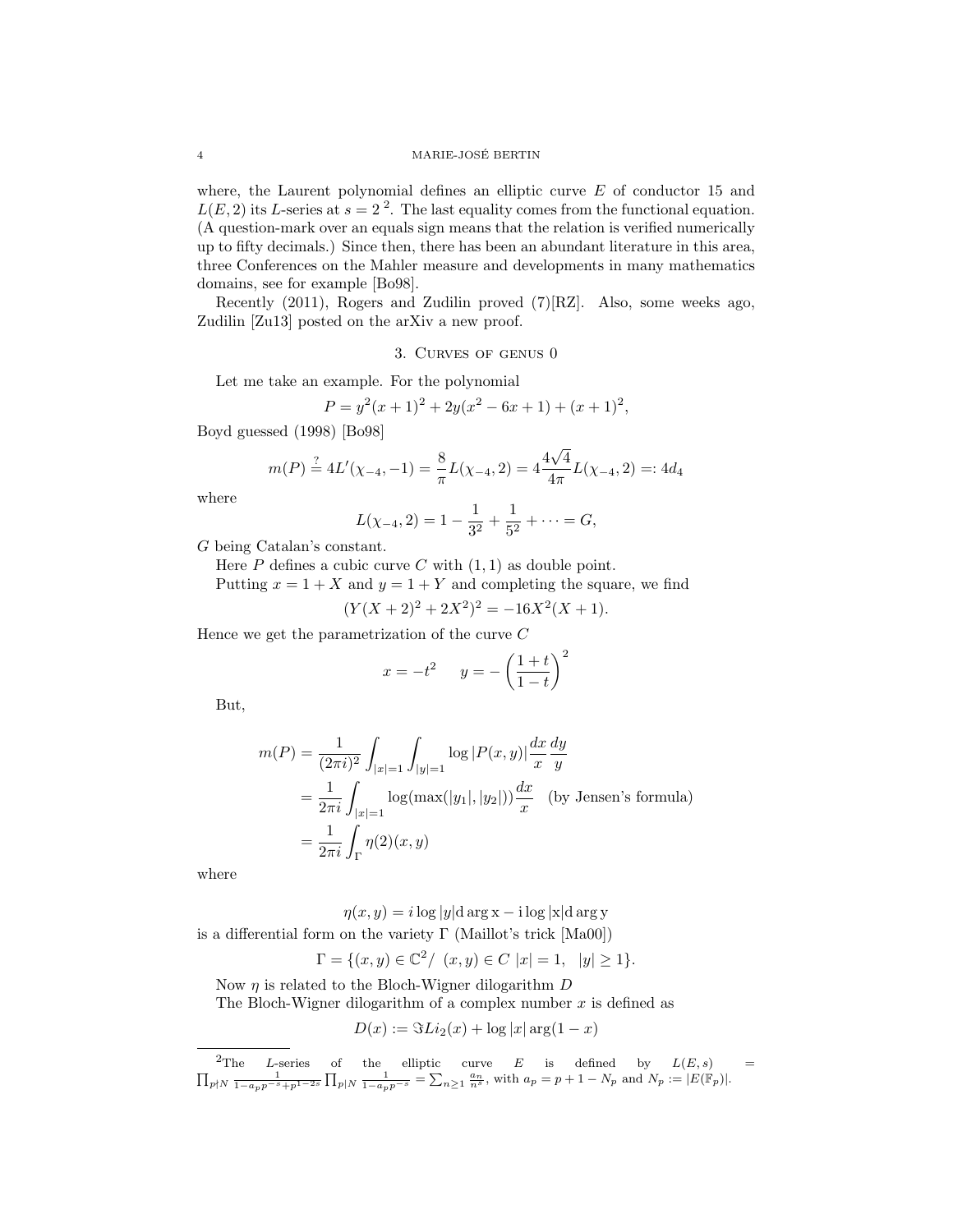where  $Li_2$  is the ordinary dilogarithm. It is a univalued, real analytic function in  $\mathbb{P}^1(\mathbb{C}) \setminus \{0, 1, \infty\}$ , continuous in  $\mathbb{P}^1(\mathbb{C})$ . It satifies the property

$$
D(\frac{1}{z}) = D(1 - z) = D(\bar{z}) = -D(z),
$$

the distribution relation

$$
D(z^n) = n \sum_{k=0}^{n-1} D(\zeta^k z)
$$

where  $\zeta$  denotes a primitive n-th root of unity and the five-term relation

$$
D(x) + D(y) + D(1 - xy) + D(\frac{1 - x}{1 - xy}) + D(\frac{1 - y}{1 - xy}) = 0.
$$

Moreover, if the wedge differential  $\eta$  is given by

1

$$
\eta(x, y) = \log(|x|) \, di \arg y - \log|y| \, di \arg x,
$$

the derivative of  $D$  verifies

$$
diD(x) = \eta(x, 1 - x)
$$

Notice that the differential  $\eta$  is

- multiplicative in each variable
- antisymetric
- and if  $\alpha \neq \beta$  satisfies the Tate's relation

$$
\eta(t-\alpha, t-\beta) = \eta(\frac{t-\alpha}{\beta-\alpha}, 1-\frac{t-\alpha}{\beta-\alpha}) + \eta(t-\alpha, \alpha-\beta) + \eta(\beta-\alpha, t-\beta).
$$

Thus the Mahler measure can be expressed as

$$
m(P) = -\frac{i}{2\pi i} \int_{\gamma_1} 4dD(-t) - 4dD(t)
$$
  
=  $\frac{2}{\pi} [D(t) - D(-t)]_{-i}^{i}$   
=  $\frac{8}{\pi} D(i)$   
=  $4d_4$ (by definition of *D*).

Thus, Boyd's guess is proved.

**Remark 7.** Let us recall Bloch's formula, where  $\zeta_f = e^{\frac{2\pi i}{f}}$ ,

$$
d_f = \frac{f}{4\pi} \sum_{m=1}^{f} \chi_{-f}(m) D(\zeta_f^m).
$$

and also

(8) 
$$
L(\chi_{-f}, 2) = \sum_{n \ge 1} \frac{\chi_{-f}(n)}{n^2} = \frac{1}{\sqrt{f}} \sum_{k=1}^{f-1} \left(\frac{k}{f}\right) \text{Im}(\sum_{n \ge 1} \frac{\zeta_f^{kn}}{n^2})
$$

$$
= \frac{1}{\sqrt{f}} \sum_{k=1}^{f-1} \left(\frac{k}{f}\right) D(\zeta_f^k)
$$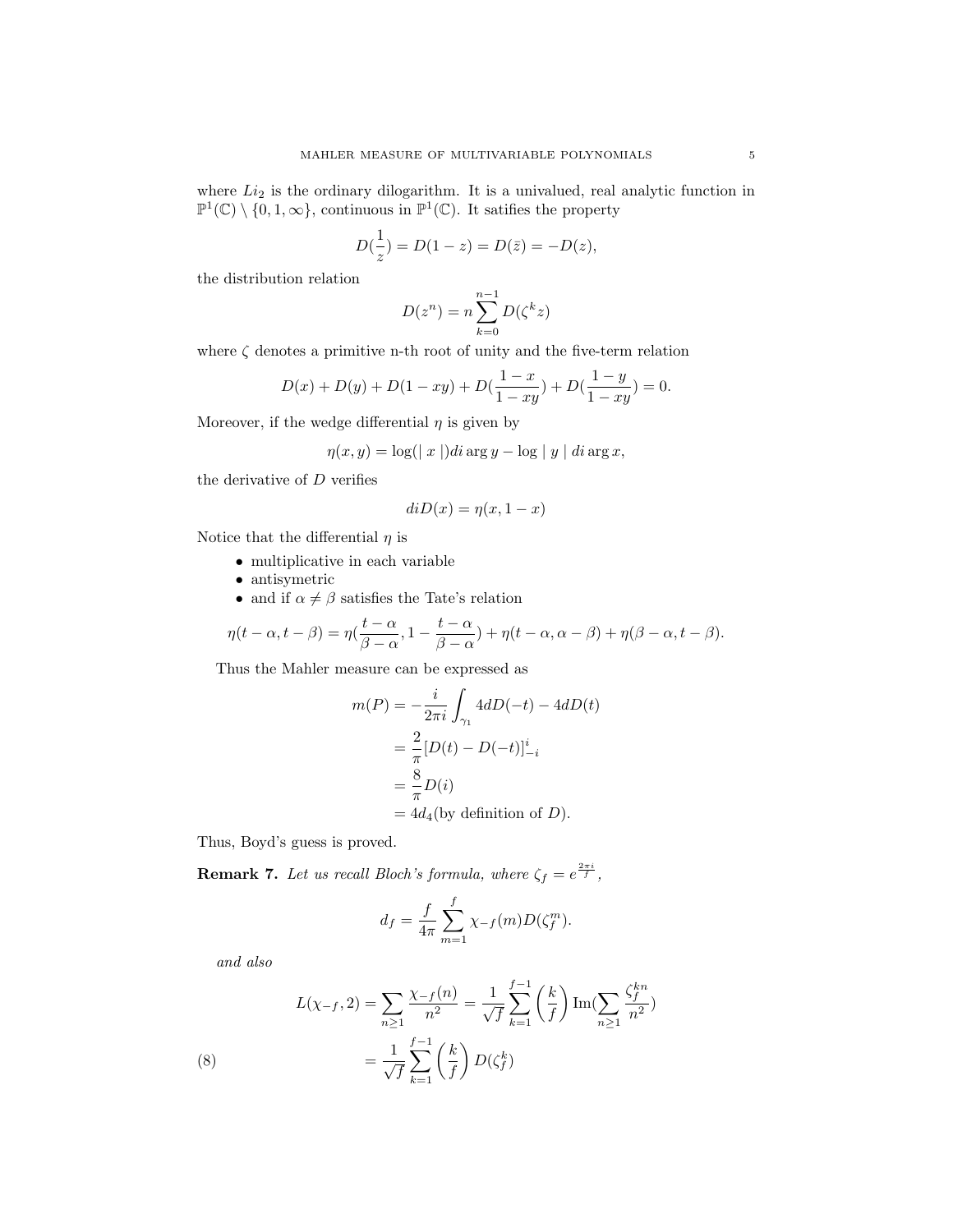So, for some genus 0 curves, the Mahler measure encodes the Bloch-Wigner dilogarithm hence the Bloch groups.

Lalin [La07] has proved that Smyth's first result can be treated in that context. Vandervelde [V08] has given a class of polynomials defining rational curves to which this applies. For this class of polynomials, the Mahler measure can be expressed in terms of dilogarithms of algebraic numbers up to possibly a term in  $\zeta_F(2)$ . One of the conditions for such polynomials is to be tempered.

Definition 8. A polynomial in two variables is tempered if the polynomials corresponding to the faces of its Newton polygon has roots of unity as the only zeros.

When drawing the convex hull of points  $(i, j)$  in  $\mathbb{Z}^2$  corresponding to the monomials  $a_{i,j}x^iy^j$ ,  $a_{i,j} \neq 0$ , you also draw points of  $\mathbb{Z}^2$  located on the faces. The polynomial of the face is a polynomial in one variable  $t$  which is a combination of the monomials 1,  $t, t^2, \ldots$  The coefficients of the combination are given when going along the face, that is  $a_{i,j}$  if the lattice point of the face belongs to the convex hull and 0 otherwise. For example, the polynomial

$$
y^2 + y + x^2 + x + 1
$$

is tempered, since its Newton polygon corresponds to

$$
\begin{array}{ccc} 1 & & \\ 1 & 0 & \\ 1 & 1 & 1 \end{array}
$$

The polynomials of the faces are

$$
1+t^2
$$
,  $1+t+t^2$ ,  $1+t+t^2$ .

The polynomial

$$
P := (x2 + x - 1)y2 + (x2 + 5x + 1)y - x2 + x + 1
$$

is not tempered, since its Newton polygon corresponds to

$$
\begin{array}{ccc}\n-1 & 1 & 1 \\
1 & 5 & 1 \\
1 & 1 & -1\n\end{array}
$$

and the polynomials of the faces are all equal to  $\pm(t^2+t-1)$ .

Motivated by Smyth's result, Chinburg asked for each real odd Dirichlet character  $\chi_{-f}$  the existence of a polynomial  $P_f(x, y)$  such that

$$
m(P_f(x,y)) = rL'(\chi_{-f}, -1) = r\frac{f^{3/2}}{4\pi}L(\chi_{-f}, 2) =: rd_f
$$

where  $r$  denotes a rational number and  $L$  the Dirichlet L-series associated to the character  $\chi$ . His student Ray [Ra87] constructed polynomials for  $f = 3, 4, 7, 8, 20, 24$ and Boyd [Bo98] extended the list to  $f = 11, 15, 35, 39, 55, 84$ . Most of these formulae are experimental, that is, satisfied to a high accuracy. For example Boyd obtained

(9) 
$$
m((x+1)^2y + x^2 + x + 1) \stackrel{?}{=} \frac{1}{3}d_7
$$

(10) 
$$
m((x^2 + x + 1)y + x^2 + 1) \stackrel{?}{=} \frac{1}{12}d_{15}
$$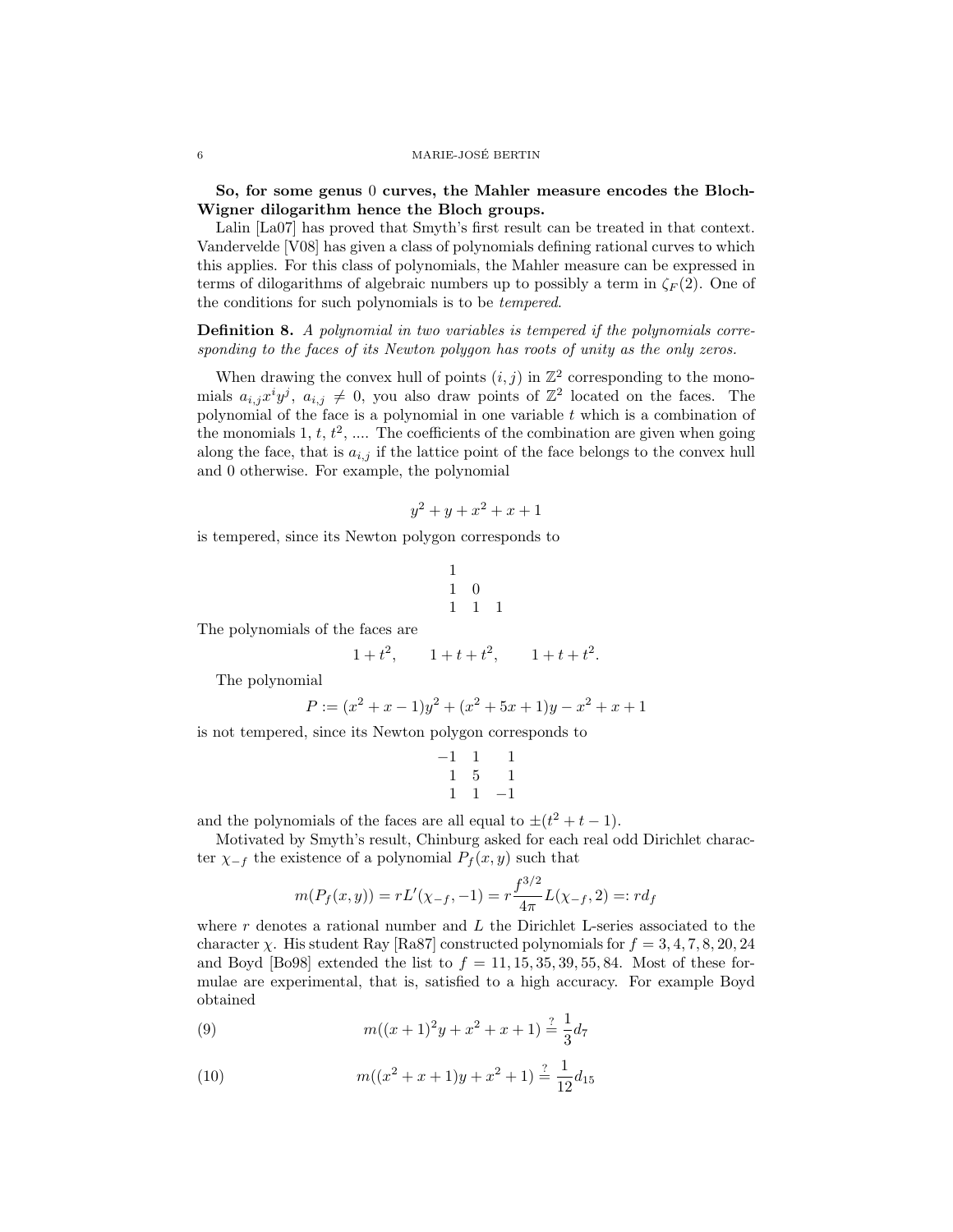(11) 
$$
m((x+1)^2(x^2+x+1)y+(x^2-x+1)^2) \stackrel{?}{=} \frac{2}{3}d_{11},
$$

The shape of the expression is now well understood thanks to the properties of the Bloch group of a number field. In fact, the quotient of the logarithmic Mahler measure by the corresponding  $d_f$  is known to be rational. This rational number can be guessed with a computer. So the point is to prove the formulae. We shall give an example below by proving (9)

First we recall Vandervelde's results on the Mahler measure of parametrisable polynomials, the definition of the Bloch group of a number field and the expression of the zeta function of a number field in terms of Bloch-Wigner dilogarithms, that is Zagier's theorem.

Suppose now the polynomial P of the shape  $A(x)y + B(x)$ . The logarithmic Mahler measure  $m(P)$  using Jensen's formula can be expressed as

$$
m(P) = m(A) + \frac{1}{2\pi i} \int_{|x|=1} \log(\max\{|\frac{B(x)}{A(x)}|, 1\}) \frac{dx}{x} = m(A) - \frac{1}{2\pi i} \int_{\gamma} \eta(x, y)
$$

where  $\gamma$  is the path defined on the variety intersection of P and  $P^*$ , for  $P^*(x, y) =$  $P(1/x, 1/y),$ 

$$
\gamma = \{(x, y) / P(x, y) = 0, P^*(x, y) = 0, |x| = 1, |y| \ge 1\}.
$$

3.1. The Bloch groups. Let  $F$  be a field and define the abelian groups

$$
\mathcal{C}(F) \subset \mathcal{A}(F) \subset \mathbb{Z}[\mathbb{P}_F^1]
$$

where  $\mathcal{A}(F) = \ker \beta$  if

$$
\beta:\mathbb{Z}[\mathbb{P}^1_F]\to\Lambda^2F^\times
$$

is defined by

$$
\beta(0) = \beta(1) = \beta(\infty) = 0
$$

$$
\beta(x) = (x) \land (1 - x)
$$

and

$$
\mathcal{C}(F) := \langle [x] + [y] + [1 - xy] + [\frac{1 - x}{1 - xy}] + [\frac{1 - y}{1 - xy}]\rangle
$$

is generated by the five-term relation.

The Bloch group is now defined by the exact sequence

$$
0 \to \mathcal{B}_2(F) \to \mathbb{Z}[\mathbb{P}^1_F] / \mathcal{C}(F) \stackrel{\beta}{\to} \Lambda^2 F^\times
$$

The class of x in  $\mathcal{B}_2(F)$ , [x], behaves like a Bloch-Wigner dilogarithm. The complex

$$
\mathcal{B}_F(2)\bigotimes\mathbb{Q}:\mathcal{B}_2(F)_{\mathbb{Q}}\stackrel{\delta_1^2}{\to}(\Lambda^2F^\times)_{\mathbb{Q}}
$$

has a cohomology related to K-theory by Matsumoto's theorem

$$
H^2(\mathcal{B}_F(2)) \simeq K_2(F).
$$

These things are related to results by Zagier on  $\zeta_F(2)^3$ .

3

$$
\zeta_F(2) = \sum_{\mathcal{A}} \frac{1}{N\mathcal{A}^2} = \prod_{\mathcal{P}} \frac{1}{1 - N\mathcal{P}^{-2}}
$$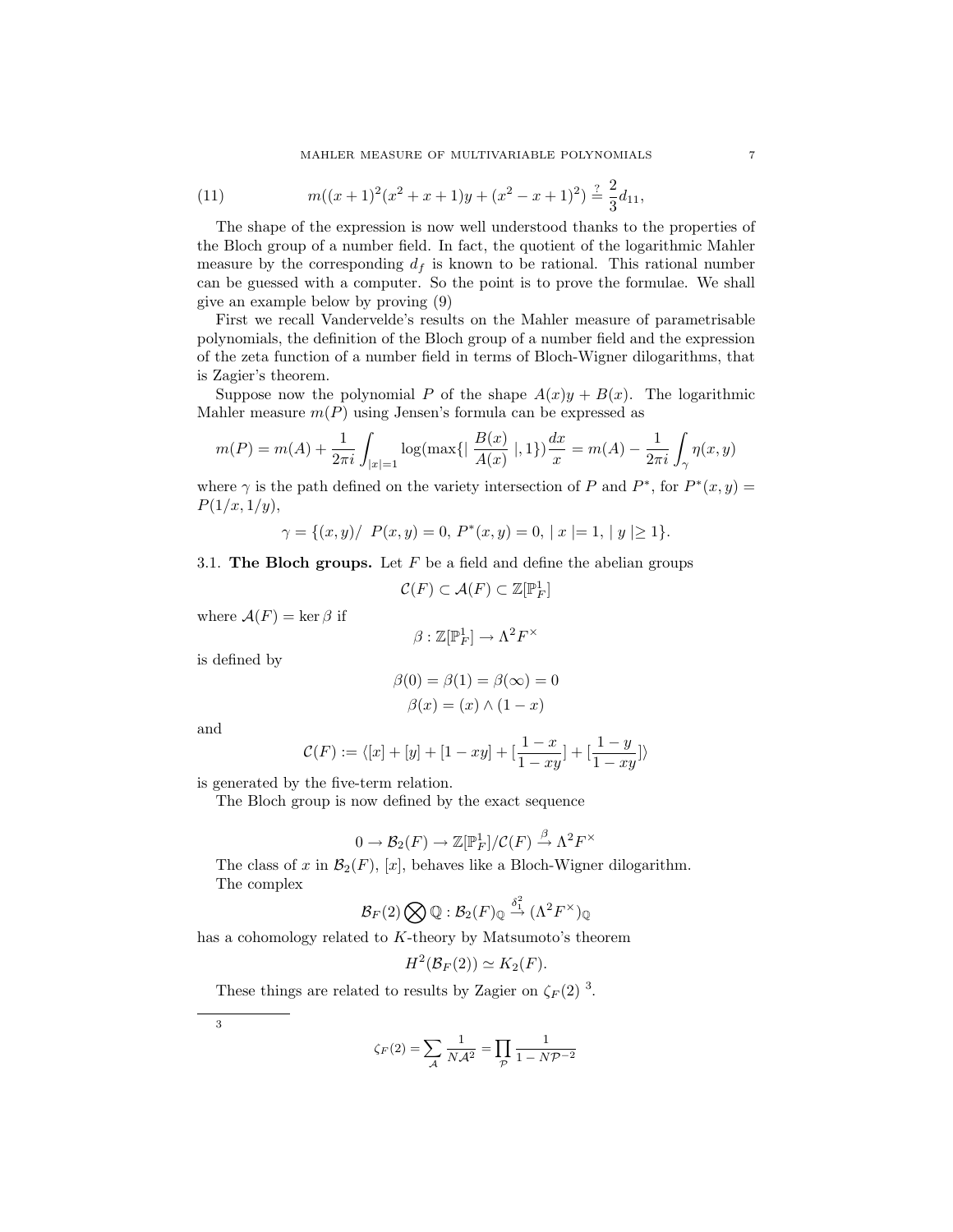3.1.1. Zagier's theorem.

**Theorem 9.** (Zagier) Let F be a number field,  $[F : \mathbb{Q}] = n_+ + n_- = r_1 + 2r_2$ ,  $n_+ = r_1 + r_2$ ,  $n_- = r_2$ . Then the Bloch group modulo torsion satisfies (1)

$$
\mathcal{B}_2(F)/\mathit{tors}\simeq \mathbb{Z}^{n_-}
$$

(2) If  $\xi_1, \ldots, \xi_{n-}$  is a basis of  $\mathcal{B}(F)/\text{tors}$  and  $\sigma_1, \ldots, \sigma_{n-}$  the complex embeddings of F into  $\mathbb{C}$ , then there exists  $r \in \mathbb{Q}^{\times}$  such that

$$
\det(D(\sigma_i(\xi_j)))_{i,j=1,...,n-}\frac{\pi^{2n_+}}{\sqrt{|D_F|}}=r\zeta_F(2).
$$

It is also useful to recall Vandervelde's theorem.

3.1.2. Vandervelde's theorem.

**Theorem 10.** [V08] Suppose that  $P \in \mathbb{C}[x, y]$  can be parametrized by  $x = f(t) =$  $\lambda_1 \prod((t - \alpha_r)^{l_r}$  and  $y = g(t) = \lambda_2 \prod(t - \beta_s)^{m_s}$ . Let S consists of those points in the zero-locus of P for which  $|x| = 1$  and  $|y| \ge 1$  and let  $\gamma_1, \ldots, \gamma_n$  be the paths which map to S under  $t \mapsto (f(t), g(t))$ , oriented via  $f(\gamma_j) \subset \mathbb{T}^1$ . If  $u_j$  and  $v_j$  denote the initial and terminal points of  $\gamma_j$  and  $P(x, y)$  has leading coefficient  $\lambda(x)$  as a polynomial in y, then  $\mathfrak{g}$ 

$$
2\pi m(P) = 2\pi m(\lambda(x)) + \sum_{j=1}^{n} \left( \sum_{r,s}^{\prime} l_r m_s [D(\frac{u_j - \alpha_r}{\beta_s - \alpha_r}) - D(\frac{v_j - \alpha_r}{\beta_s - \alpha_r})] + \sum_{r} l_r \log | \tilde{g}(\alpha_r) | \text{ wind}(\gamma_j, \alpha_r) - \sum_{s} m_s \log | \tilde{f}(\beta_s) | \text{ wind}(\gamma_j, \beta_s),
$$

where

$$
wind(\gamma, \beta) = \int_{\gamma} \frac{dz}{z - \beta}.
$$

The sum  $\sum'$  is taken over r and s such that  $\alpha_r \neq \beta_s$ . The function  $\tilde{g}$  is defined by  $\tilde{g}(t) = g(t)$ unless  $t = \beta_s$  where the corresponding factor in g is omitted before evaluating at t; hence  $\tilde{g}(\alpha_r) \neq 0, \infty$ .

3.2. The function  $\zeta_F(2)$  for imaginary quadratic fields F. If F is an imaginary quadratic field or more generally with only one complex embedding, one can associate to F an hyperbolic manifold  $\mathbf{M}^3$  of dimension 3 in the hyperbolic plane  $\mathbb{H}^3$ 

$$
\bf M^3 = \mathbb{H}^3/\Gamma_F
$$

where  $\Gamma_F$  is a discrete co-finite subgroup of  $Sl_2(\mathbb{C}) = \text{Aut}(\mathbb{H}^3)$ . We know since Humbert (1919) that  $\zeta_F(2)$  is related to Vol( $\mathbf{M}^3$ ). For example, if  $F = \mathbb{Q}(\sqrt{-d})$ ,  $d > 0$ , then  $\Gamma_F = \mathrm{Sl}_2(\mathcal{O}_F) \subset \mathrm{Sl}_2(\mathbb{C})$  and

$$
\zeta_F(2) = \frac{4\pi^2}{\mid D_F\mid^{3/2}} \text{Vol}(\mathbb{H}^3/\Gamma_F).
$$

By results of Milnor and Thurston, the hyperbolic manifold  $M^3$  can be triangulated by hyperbolic tetrahedra and its volume can be expressed in terms of a sum o  $fN \leq 24$  Bloch-Wigner dilogarithms on algebraic numbers. In that case the fiveterm relation can be interpreted as gluing conditions on the ideal tetrahedra.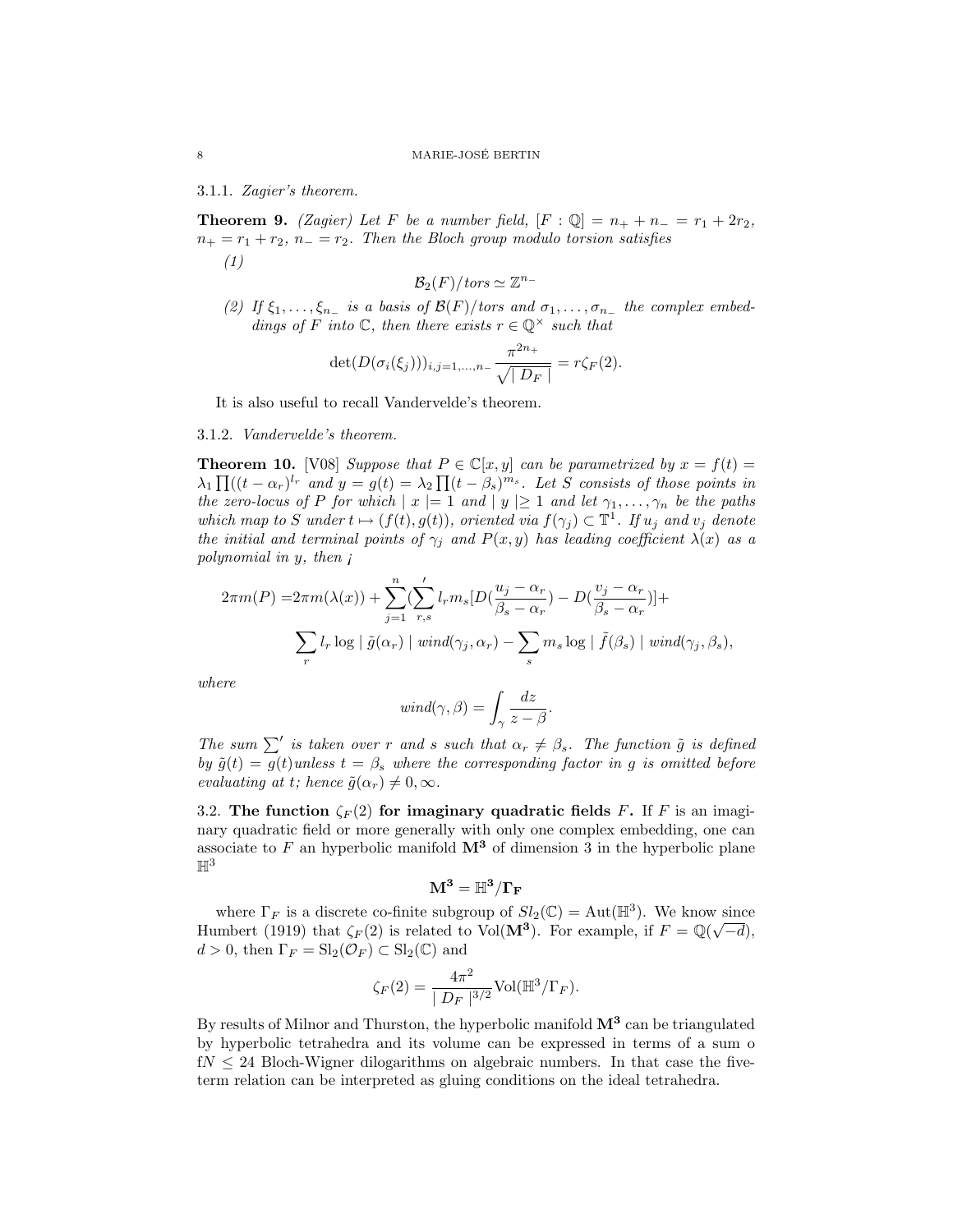**Theorem 11.** If the number field F has only one complex embedding,  $\zeta_F(2)$  is a sum of Bloch-Wigner dilogarithms on algebraic numbers.

We can give an hyperbolic interpretation of the five term relation of the Bloch-Wigner dilogarithm.

If  $P_1, \ldots, P_5 \in \partial \mathbb{H}^3 = \mathbb{P}^1(\mathbb{C})$ , then

$$
\sum (-1)^{i} \text{Vol}(P_1, \ldots, \hat{P_i}, \ldots, P_5) = 0.
$$

Besides, if the ideal tetrahedron  $\Delta$  has vertices A, B, C, D, then

$$
Vol(\Delta) = D((A:B:C:D)) = D\left(\frac{A-B}{A-C}racD-CD-B\right)
$$

where D denotes the Bloch-Wigner dilogarithm and  $(A : B : C : D)$  the cross-ratio of the corresponding complex numbers. In particular, for the ideal tetrahedron  $\Delta_z = (0, 1, \infty, z)$ , we get

$$
Vol(\Delta_z) = D(z).
$$

For example if  $F = \mathbb{Q}(\sqrt{-7})$ 

(12) 
$$
\zeta_F(2) = \frac{4\pi^2}{21\sqrt{7}} (2D(\frac{1+\sqrt{-7}}{2}) + D(\frac{-1+\sqrt{-7}}{4})).
$$

Moreover the element

$$
\xi = 2\left[\frac{1+\sqrt{-7}}{2}\right] + \left[\frac{-1+\sqrt{-7}}{4}\right]
$$

belongs to the Bloch group of F. To prove this we have to compute  $\beta(\xi)$ .

$$
\beta(\xi) = 2\left(\frac{1+\sqrt{-7}}{2}\right) \wedge \left(\frac{1-\sqrt{-1}}{2}\right) + \left(\frac{-1+\sqrt{-1}}{4}\right) \wedge \left(\frac{5-\sqrt{-7}}{4}\right).
$$
  
Defining  $a := \left(\frac{1-\sqrt{-7}}{2}\right)$  and  $b := \left(\frac{-1-\sqrt{-7}}{2}\right)$ , it follows  

$$
\beta(\xi) = 2(-b) \wedge (a) + \left(\frac{1}{b}\right) \wedge \left(\frac{a^2}{b}\right).
$$

Now, using the relations  $a - b = 1$  and  $\frac{1}{b} + \frac{a^2}{b} = 1$ , we get  $\beta(\xi) = 0$ , thus  $\xi \in \mathcal{B}_2(F)$ .

The element  $\xi$  is not unique and can be replaced by another element such the difference satisfies a five-term relation.

3.3. Proof of formula (9). The proof will use the following proposition.

**Proposition 12.** If  $\alpha = \frac{-3+\sqrt{-7}}{4}$ , we have the following dilogarithm relation  $D(\alpha^3) - 3D(\alpha) + D(\frac{\alpha}{2})$  $\frac{\alpha}{2})=0.$ 

**PROOF.** The ingredients are the equation satified by  $\alpha$  and the five-term relation

(13) 
$$
D(x) - D(y) + D(\frac{y}{x}) + D(\frac{1-y^{-1}}{1-x^{-1}}) - D(\frac{1-y}{1-x}) = 0
$$

The equation satisfied by  $\alpha$  is

(14) 
$$
1 + \alpha + \alpha^2 = -\frac{\alpha}{2}
$$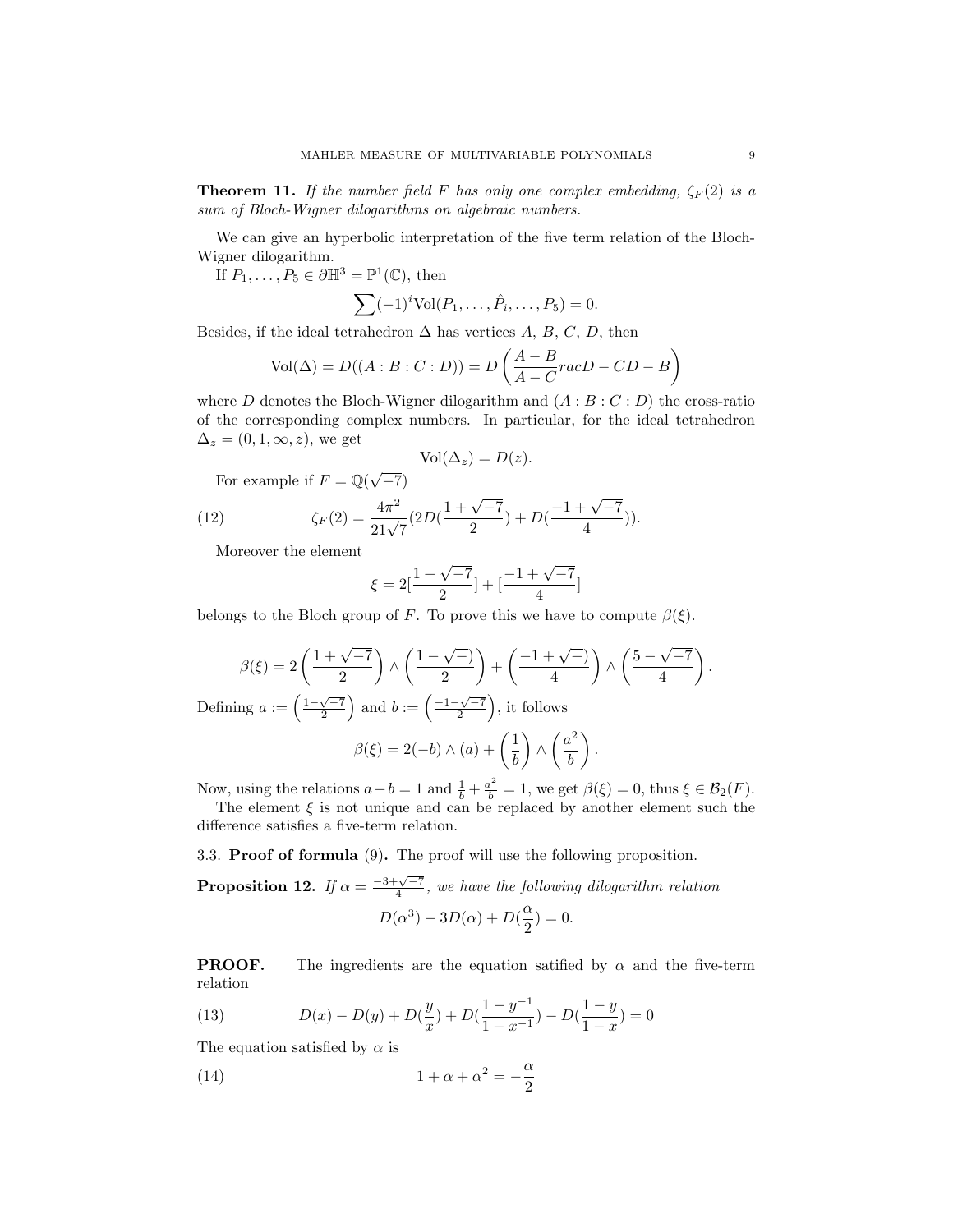By (13), we get with  $x = \alpha^3$  and  $y = \alpha$ 

$$
D(\alpha^{3}) - D(\alpha) = D(\alpha^{2}) - D(\frac{\alpha^{2}}{1 + \alpha + \alpha^{2}}) + D(\frac{1}{1 + \alpha + \alpha^{2}})
$$

and by (14)

$$
D(\alpha^3) - D(\alpha) = D(\alpha^2) - D(-2\alpha) + D(-\frac{2}{\alpha})
$$

Now using the distribution formula for n=2, the property  $D(1/z) = -D(z)$  and the relation

$$
D(-2\alpha) = D(-\frac{\alpha}{2}))
$$

we get

$$
D(\alpha^{3}) - 3D(\alpha) + D(\frac{\alpha}{2}) = 2D(-\alpha) - 2D(-\frac{\alpha}{2}) + D(\frac{\alpha}{2}).
$$

First we prove that

$$
D(-2\alpha) = D(1 + \frac{1 - \sqrt{-7}}{2}) = -D(\frac{-1 + \sqrt{-7}}{2}) = D(\frac{-1 - \sqrt{-7}}{2})
$$

and

$$
D(-\frac{\alpha}{2}) = -D(\frac{8}{3 - \sqrt{-7}}) = D(\frac{3 - \sqrt{-7}}{2}) = D(-2\alpha).
$$

Also

$$
D(-\alpha) = D(1 - \frac{1 + \sqrt{-7}}{4}) = -D(\frac{1 + \sqrt{-7}}{4}) = -D(\frac{1 + \sqrt{-7}}{2}),
$$

since

$$
D(\frac{1+\sqrt{-7}}{2}) = -D(\frac{2}{1+\sqrt{-7}}) = -D(\frac{1-\sqrt{-7}}{4}) = D(\frac{1+\sqrt{-7}}{4}).
$$

Now

$$
2D(-\alpha) - 2D(-2\alpha) = -2D(\frac{1+\sqrt{-7}}{2}) - 2D(\frac{-1-\sqrt{-7}}{2})
$$

$$
= -D((\frac{1+\sqrt{-7}}{2})^2) = -D(\frac{-3+\sqrt{-7}}{2})
$$

by distribution formula.

Finally

$$
2D(-\alpha) - 2D(-2\alpha) + D(2\alpha) = -D(\frac{-3 + \sqrt{-7}}{2}) + D(\frac{-3 + \sqrt{-7}}{2}) = 0
$$

since we can prove as previously that

$$
D(\frac{\alpha}{2}) = D(2\alpha).
$$

Theorem 13.

$$
m((x+1)^2y + x^2 + x + 1) = \frac{1}{3}d_7 = \frac{1}{3}L'(\chi_{-7}, -1) = \frac{1}{3}\frac{7^{3/2}}{4\pi}L(\chi_{-7}, 2)
$$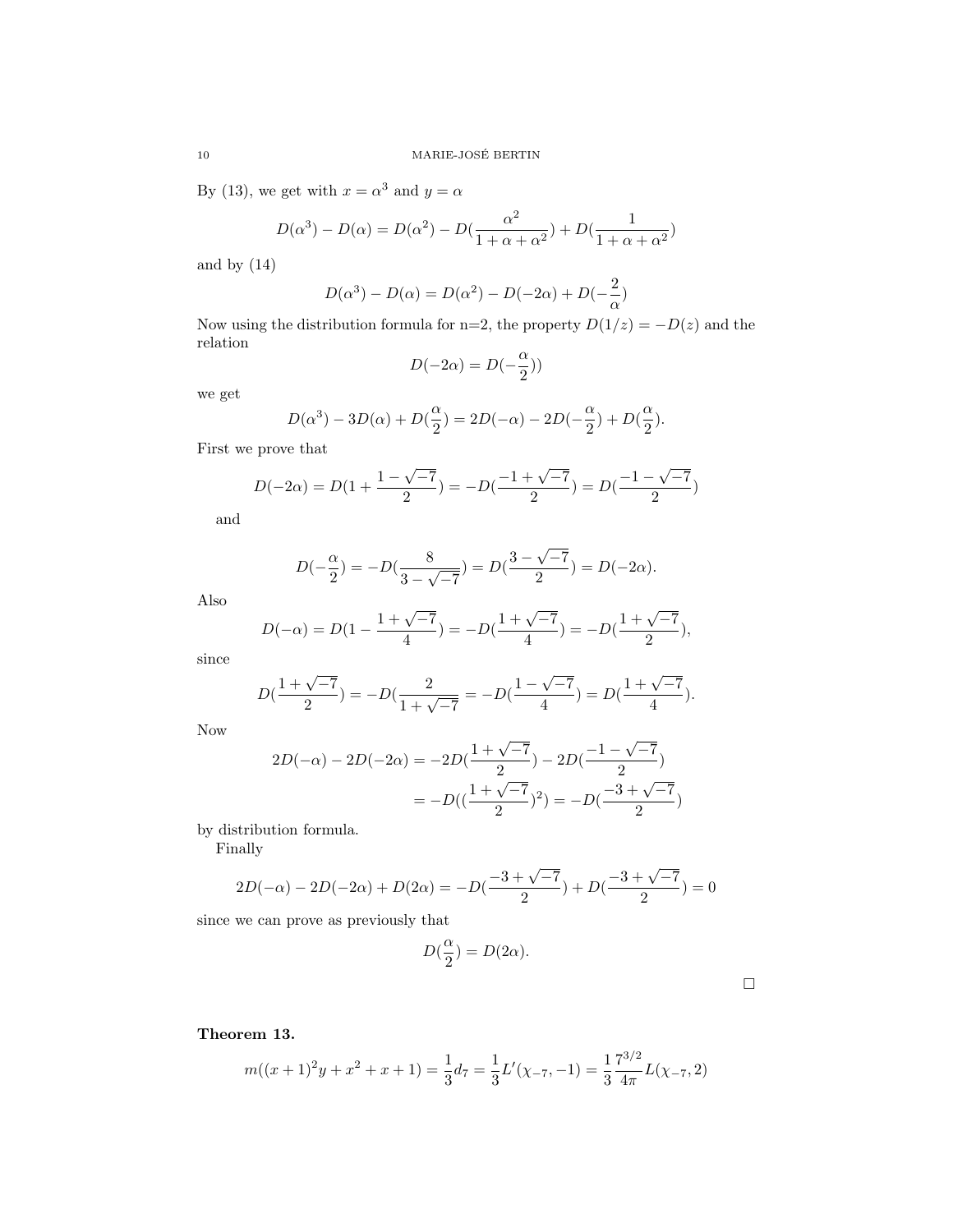**PROOF.** We apply Vandervelde 's result. We have only one path  $\gamma_1$  with initial **point**  $u_1 = \frac{-3 + \sqrt{-7}}{4} = \alpha$  and terminal point  $\bar{\alpha}$ . So

$$
2\pi m(P) = 2D\left(\frac{-3+\sqrt{-7}}{4}j^2\right) + 2D\left(\frac{-3+\sqrt{-7}}{4}j\right) + 4D\left(\frac{3+\sqrt{-7}}{4}\right).
$$

Applying the distribution formula for  $n = 3$  and  $n = 2$ , it follows

$$
\pi m(P) = D(\alpha) - D(\alpha^2) + \frac{1}{3}D(\alpha^3).
$$

It is easy to prove that

$$
\xi=[\alpha]-[\alpha^2]+\frac{1}{3}[\alpha^3]\in\mathcal{B}(\mathbb{Q}(\sqrt{-7}))
$$

since

$$
\beta(\xi) = \alpha \wedge (1 - \alpha) - \alpha^2 \wedge (1 - \alpha^2) + \frac{1}{3} \alpha^3 \wedge (1 - \alpha^3)
$$

$$
= \alpha \wedge \frac{(1 - \alpha)(1 - \alpha^3)}{(1 - \alpha)^2 (1 + \alpha)^2} = \alpha \wedge (-1) = 0
$$

( since  $\alpha^2 + \frac{3}{2}\alpha + 1 = 0$  and  $\alpha \wedge (-1) = \alpha \wedge (-1)^3 = 3\alpha \wedge (-1)$ ; so  $\alpha \wedge (-1) = 0$ ) Thus, by Zagier's theorem

$$
\pi^2 D(\xi_1) = r' \sqrt{7} \zeta_F(2)
$$

for  $r' \in \mathbb{Q}^{\times}$ , that is  $m(P) = rd_7$ . We must prove now that  $r = \frac{1}{3}$  or  $r' = \frac{7}{2}$ . So, using (12), we have to prove that

$$
D(\xi_1) = \frac{4}{3}D(\frac{1+\sqrt{-7}}{2}) + \frac{2}{3}D(\frac{-1+\sqrt{-7}}{4}) =: A
$$

Using the proposition we can express

$$
D(\xi) = -2D(-\alpha) - \frac{1}{3}D(\frac{\alpha}{2}).
$$

Since  $\left(\frac{-1+\sqrt{-7}}{4}\right)^2 = \frac{\bar{\alpha}}{2}$  and  $D\left(\frac{1+\sqrt{-7}}{2}\right) = D\left(\left(\frac{1+\sqrt{-7}}{4}\right)\right)$ , it follows from distribution formula that

$$
A = 2D(\frac{1+\sqrt{-7}}{4}) - \frac{1}{3}D(\frac{\alpha}{2}).
$$

Thus the equality  $D(\xi) = A$ , since  $D(\frac{1+\sqrt{-7}}{4}) = -D(-\alpha)$ .

 $\Box$ 

# 4. The measures of a family of genus-one curves [B-L13]

An elliptic curve (over  $\mathbb{C}$ ) is roughly speaking a curve (zeros of a two-variable polynomial) that is birationally equivalent to an equation of the form

$$
E: Y^2 = X^3 + aX + b.
$$

For example, the curve given by the equation

$$
x + \frac{1}{x} + y + \frac{1}{y} + k = 0,
$$

where  $k$  is a parameter, corresponds to an elliptic curve. We can see this by applying the change of variables

(15) 
$$
x = \frac{kX - 2Y}{2X(X - 1)} \qquad y = \frac{kX + 2Y}{2X(X - 1)},
$$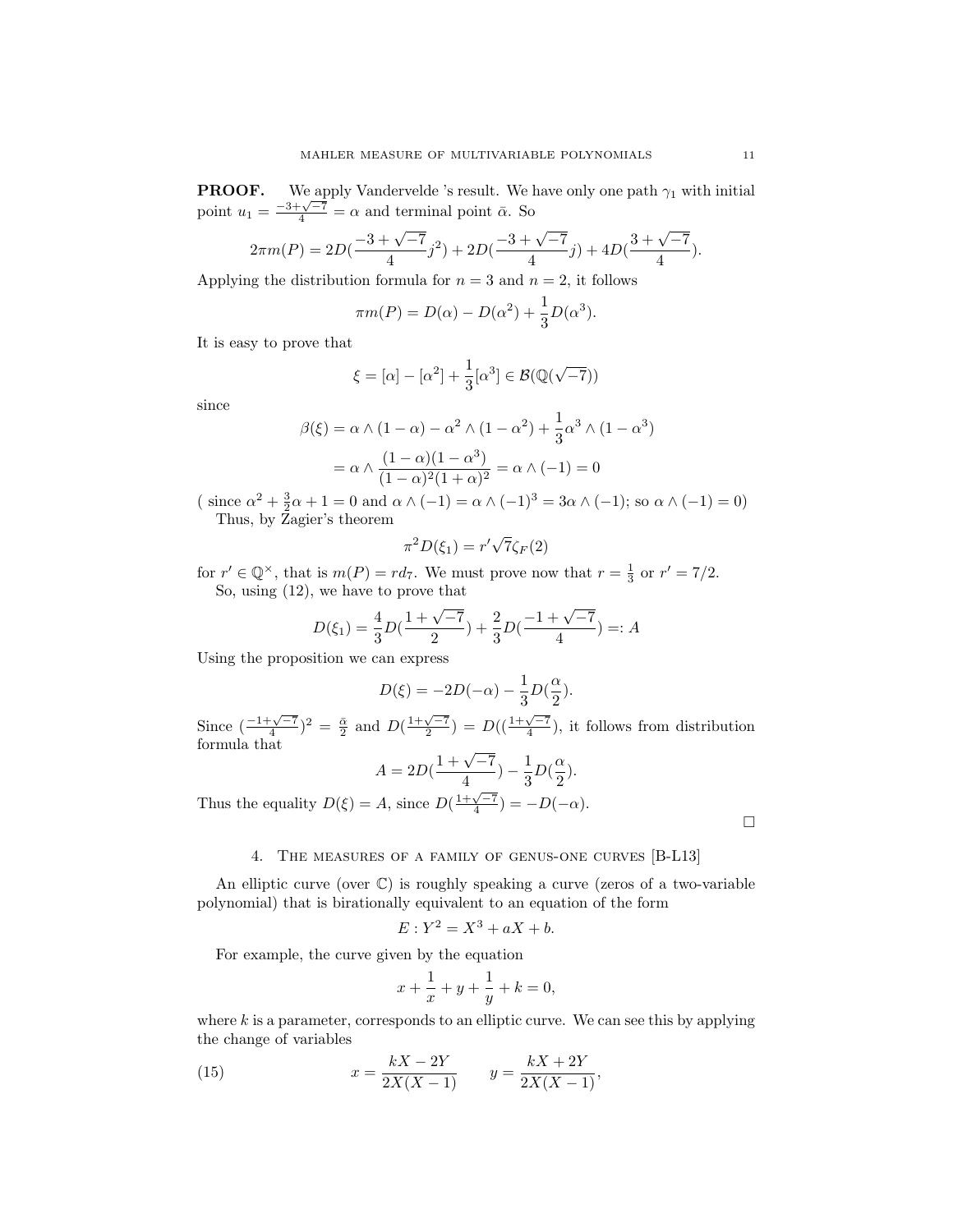| k              | $s_k$          | N   |
|----------------|----------------|-----|
| 1              | 1              | 15  |
| $\overline{2}$ | 1              | 24  |
| 3              | $\mathfrak{D}$ | 21  |
| 5              | 6              | 15  |
| 6              | 1/2            | 120 |
| 7              | 1/2            | 231 |
| 8              | 4              | 24  |
| 9              | 1/2            | 195 |
| 10             | 8<br>$-1/$     | 840 |

TABLE 1.  $s_k$  numerically conjectured values from formula (16). N corresponds to the conductor of the elliptic curve. When  $k = 4$ the curve has genus zero.

and we get the equation

$$
Y^{2} = X\left(X^{2} + \left(\frac{k^{2}}{4} - 2\right)X + 1\right).
$$

If the elliptic curve is defined over  $\mathbb Q$  (i.e.,  $a, b \in \mathbb Q$ ), one can construct the L-function as follows

$$
L(E, s) = \prod_{\text{good }p} (1 - a_p p^{-s} + p^{1-2s})^{-1} \prod_{\text{bad }p} (1 - a_p p^{-s})^{-1} = \sum_{n=1}^{\infty} \frac{a_n}{n^s},
$$

where for  $p$  prime,

$$
a_p = 1 + p - \#E(\mathbb{F}_p).
$$

The family of two-variable polynomials  $P_k(x,y) = x + \frac{1}{x} + y + \frac{1}{y} + k$  was initially studied by Boyd [Bo81], Deninger [De97], and Rodriguez-Villegas [RV97] from different points of view. Boyd found many numerical identities of the form

(16) 
$$
\operatorname{m}\left(x + \frac{1}{x} + y + \frac{1}{y} + k\right) \stackrel{?}{=} s_k L'(E_{(k)}, 0) \qquad k \in \mathbb{N} \neq 0, 4
$$

where  $s_k$  is a rational number (often integer), and  $E_{(k)}$  is the elliptic curve which is the algebraic closure of the zero set of the polynomial (i.e., given by the change of variables (15)). Table 1 shows the first values for  $s_k$  conjectured by Boyd. He numerically computed  $s_k$  for  $k = 1, \ldots 40$ .

The connection with  $L'(E, 0)$  was predicted by Deninger using Beilinson's conjectures. However, there are some cases in which this identity can be proved. This happens when Beilinson's conjectures are known, i.e., when the elliptic curve has complex multiplication, or when it is given as a modular curve, and then the Mahler measure may be related to the L-function of a modular form.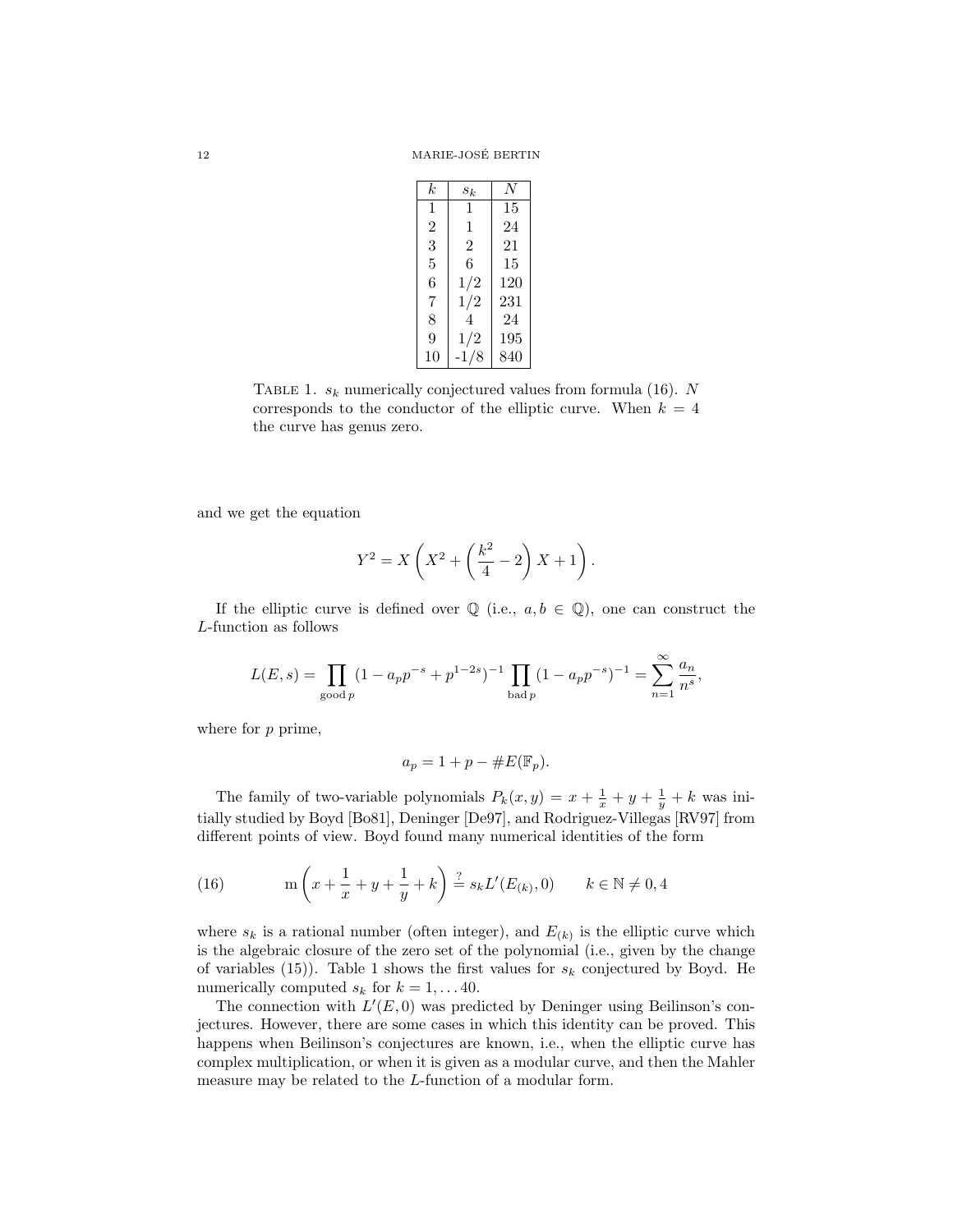In [RV97], Rodriguez-Villegas expressed this Mahler measure as an Eisenstein– Kronecker series:

$$
m\left(x + \frac{1}{x} + y + \frac{1}{y} + k\right) = \text{Re}\left(\frac{16\,\text{Im}\,\tau}{\pi^2} \sum_{m,n}^{\prime} \frac{\chi_{-4}\left(m\right)}{(m + n4\tau)^2 (m + n4\bar{\tau})}\right)
$$
\n
$$
= \text{Re}\left(-\pi i\tau + 2\sum_{n=1}^{\infty} \sum_{d|n} \chi_{-4}(d)d^2 \frac{q^n}{n}\right),
$$

where the  $q$  parameter is coming from

$$
q = e^{2\pi i \tau} = q \left( \frac{16}{k^2} \right) = \exp \left( -\pi \frac{{}_2F_1 \left( \frac{1}{2}, \frac{1}{2}; 1, 1 - \frac{16}{k^2} \right)}{{}_2F_1 \left( \frac{1}{2}, \frac{1}{2}; 1, \frac{16}{k^2} \right)} \right).
$$

Rodriguez-Villegas' idea to obtain this formula is as follows. One observes that for  $\lambda = -1/k$  such that  $|\lambda| < 1/4$ , the Mahler measure of this polynomial is given by

$$
m(k) = \text{Re}(\tilde{m}(\lambda)),
$$

where

$$
\tilde{m}(\lambda) = -\log \lambda + \frac{1}{2\pi i} \int_{\mathbb{T}^2} \log(1 - \lambda(x + x^{-1} + y + y^{-1})) \frac{dx}{x} \frac{dy}{y}
$$

$$
= -\log \lambda - \sum_{n=1}^{\infty} \frac{b_n}{n} \lambda^n,
$$

where  $b_n$  is the constant coefficient of the polynomial  $(x + x^{-1} + y + y^{-1})^n$ . More specifically,

$$
b_n = \begin{cases} \left(\begin{array}{c} n \\ n/2 \end{array}\right)^2 & n \text{ even,} \\ 0 & n \text{ odd.} \end{cases}
$$

Now consider

$$
u(\lambda) = \int_{\mathbb{T}^2} \frac{1}{1 - \lambda(x + x^{-1} + y + y^{-1})} \frac{dx}{x} \frac{dy}{y}
$$

$$
= \sum_{n=0}^{\infty} b_n \lambda^n.
$$

Then

$$
\tilde{m}(\lambda) = -\log \lambda - \int_0^{\lambda} (u(\delta) - 1) d\delta.
$$

By construction,  $u(\lambda)$  is a period of a holomorphic differential on the curve defined by  $1 - \lambda(x + x^{-1} + y + y^{-1}) = 0$  (see [Gr69]) hence a solution to a Picard-Fuchs differential equation. Thus, it is not surprising that  $\tilde{m}(\lambda)$  has a hypergeometric series form.

Formula (17) may in turn be related to the elliptic dilogarithm (using the techniques of Bloch [Bl00]). Then one has to relate the values of the elliptic dilogarithm to the L-function, which is done through Beilinson's conjectures.

For example, Rodriguez-Villegas [RV97] proved

(18) 
$$
m\left(x + \frac{1}{x} + y + \frac{1}{y} + 4\sqrt{2}\right) = L'(E_{32}, 0).
$$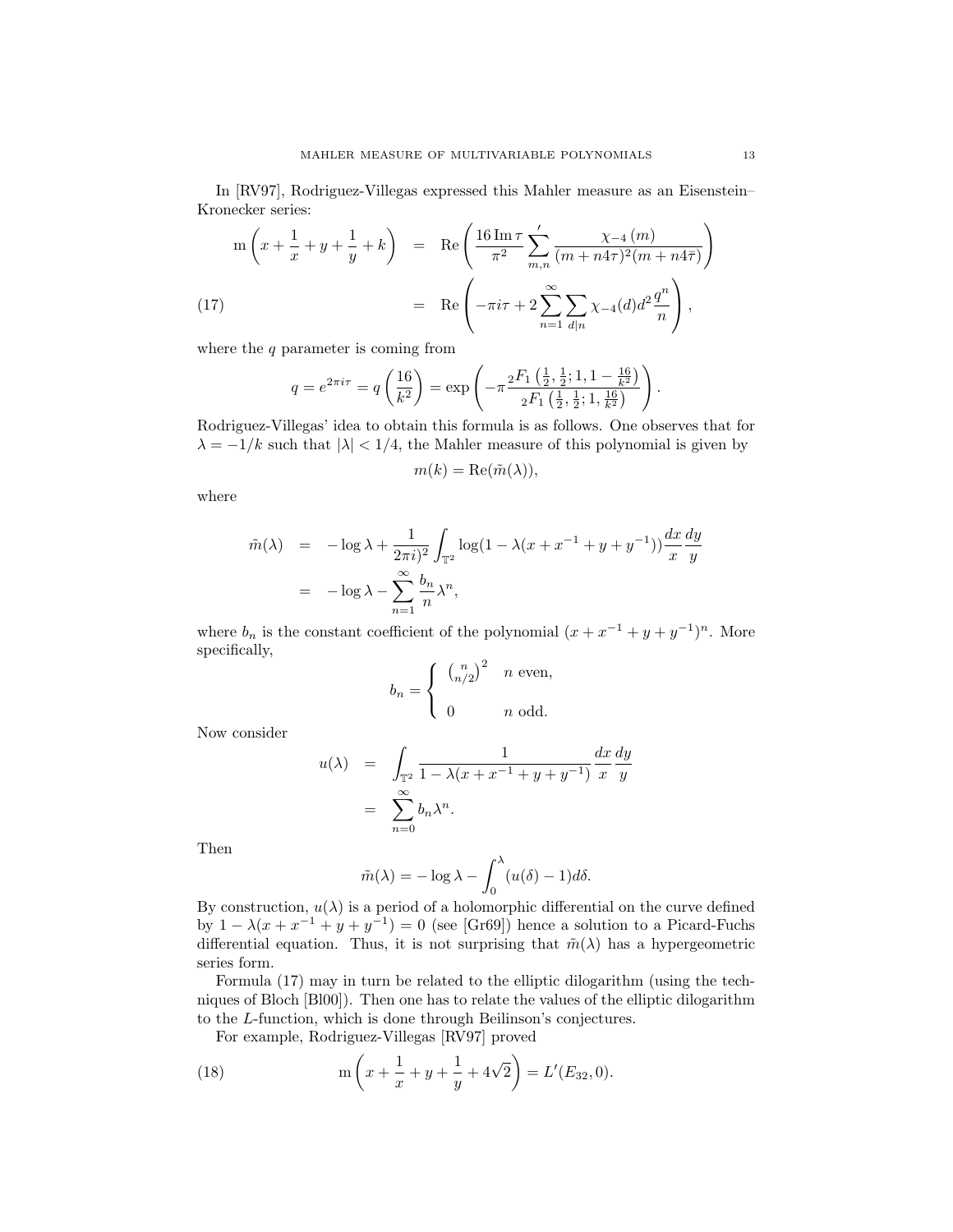It should be remarked that it suffices that  $k^2$  be an integer for this equation to have an interpretation in terms of Beilinson's conjectures. In this case, the curve has complex multiplication.

Other examples were given by Rogers and Zudilin: in [RZ] they proved

$$
m\left(x+\frac{1}{x}+y+\frac{1}{y}+1\right)=\frac{15}{4\pi^2}L(E_{15},2)=L'(E_{15},0),
$$

and in [RZ12] they proved

$$
m\left(x+\frac{1}{x}+y+\frac{1}{y}+8\right)=\frac{24}{\pi^2}L(E_{24},2)=4L'(E_{24},0).
$$

These results come from relating these hypergeometric expressions to lattice sums by means of Ramanujan's identities for q-series. The lattice sums can be related the special values of L-functions of elliptic curves by using the modularity theorem.

It should be noted that there are other families related to elliptic curves that yield similar results that were already numerically studied by Boyd. After Boyd's paper, some identities for these families were proved also using Beilinson's conjectures.

Brunault [Br05, Br06] considered the curve  $X_1(11)$  and proved

$$
m((1+x)(1+y)(1+x+y)+xy) = \frac{77}{4\pi^2}L(E_{11}, 2) = 7L'(E_{11}, 0),
$$

by giving an explicit version of Beilinson's theorem on modular curves.

Similarly, Mellit [Me] considered the modular curve  $X_0(14)$  and proved several identities including, for instance,

$$
m(x3 + y3 + 1 + xy) = \frac{7}{\pi^{2}}L(E_{14}, 2) = 2L'(E_{14}, 0).
$$

What do these polynomials have in common? Boyd noticed that they all satisfy that the faces of their Newton polygon are cyclotomic polynomials (i.e., they have Mahler measure zero). This condition was explained by Rodriguez-Villegas [RV97] in terms of K-theory. Roughly speaking, this condition guarantees that there is an element  $\{x, y\}$  in  $K_2$  of the elliptic curve. The regulator is then evaluated in this element.

### **REFERENCES**

- [Be08] M. J. Bertin, A proof of some Boyd's conjectured formulae, unpublished.
- [B-L13] M. J. Bertin & M. Lalín, *Mahler measures of multivariate polynomials*, to appear in Proceedings of WIN2-Women in Numbers 2 , CRM Proceedings and Lecture Notes (refereed).
- [Bl00] S. J. Bloch, Higher regulators, algebraic K-theory, and zeta functions of elliptic curves. CRM Monograph Series, 11. American Mathematical Society, Providence,  $RI$ , 2000. x+97 pp.
- [Bo81] D. W. Boyd, Speculations concerning the range of Mahler's measure. Canad. Math. Bull. 24 (1981), no. 4,  $453 - 469$ .
- [Bo98] D. W. Boyd, Mahler's measure and special values of L-functions, Experiment. Math. 7 (1998),  $37 - 82$ .
- [Br05] F. Brunault, Étude de la valeur en  $s = 2$  de la fonction L d'une courbe elliptique, Doctoral thesis Université Paris 7 Denis-Diderot (2005).
- [Br06] F. Brunault, Version explicite du théorème de Beilinson pour la courbe modulaire  $X_1(N)$ . C. R. Math. Acad. Sci. Paris 343 (2006), no. 8, 505-510.
- [Br51] R. Breusch, On the distribution of the roots of a polynomial with integral coefficients. Proc. Amer. Math. Soc. 2 (1951), 939 – 941.